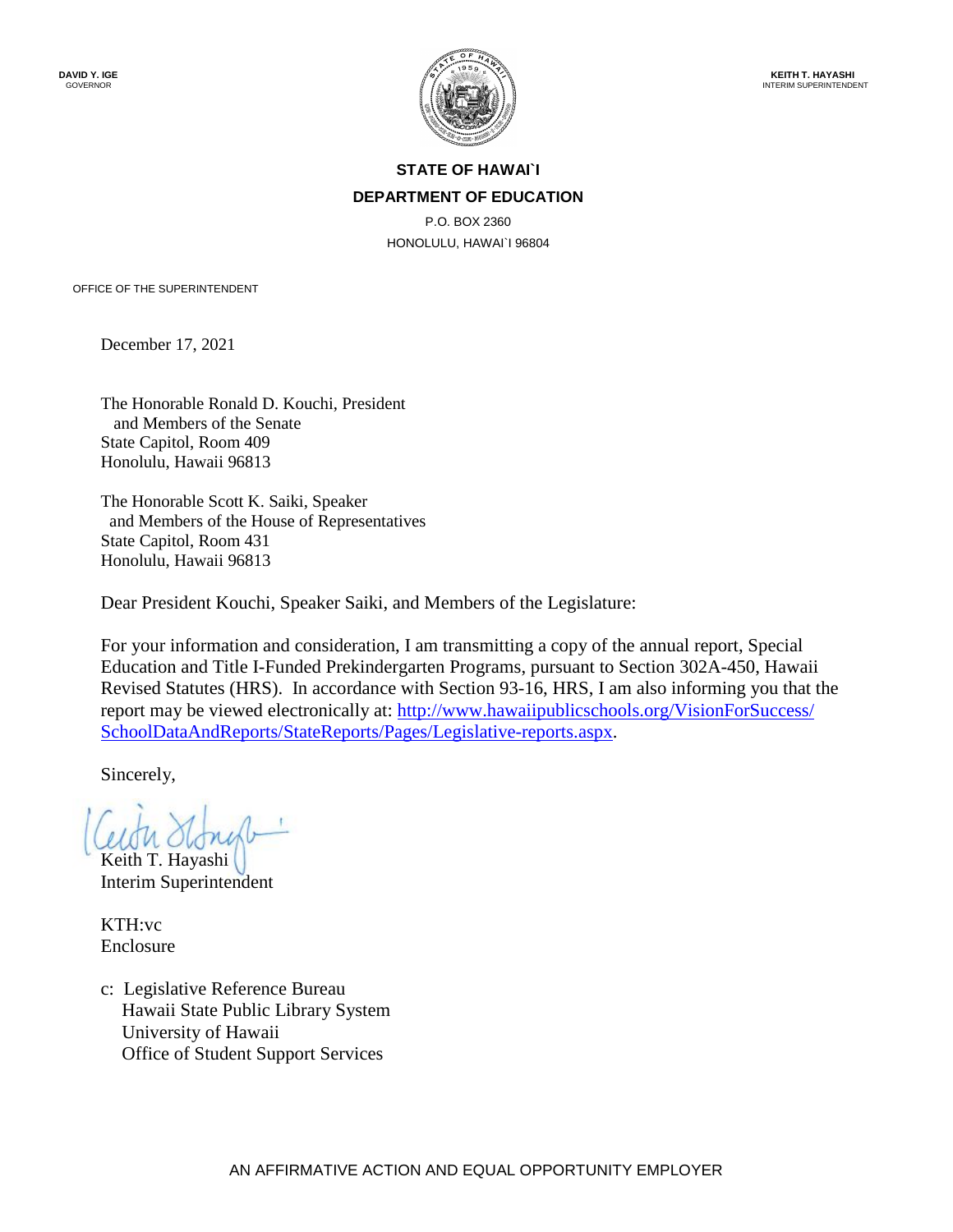

# State of Hawaii Department of Education

# **Annual Report on Special Education and Title I-Funded Prekindergarten Programs**

December 2021

Section 302A-450, Hawaii Revised Statutes, requires the Hawaii State Department of Education to annually report on special education and Title I-funded prekindergarten programs. The report should include: the number of classrooms, students served, sources of funding, quality of teacher-child interactions, and child outcomes.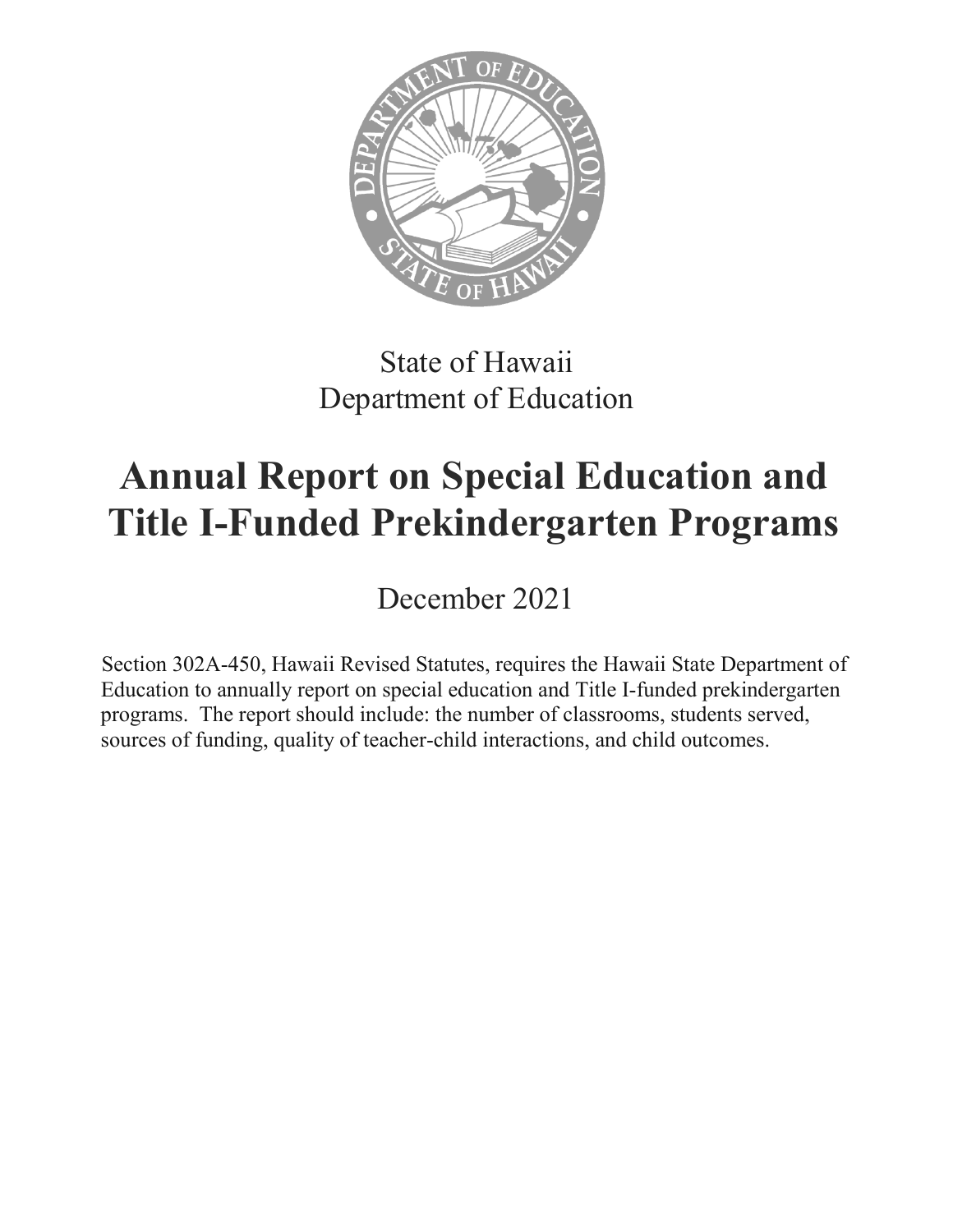### **Hawaii State Department of Education Annual Report Relating to Special Education and Title I-Funded Prekindergarten Programs School Year (SY) 2020-2021**

#### 1. The Name of School and Number of Classrooms

The following table includes school information regarding Special Education (SPED) preschool classrooms in the Hawaii State Department of Education (Department).

|                                      | <b>Number of SPED</b>       |  |
|--------------------------------------|-----------------------------|--|
| <b>School</b>                        | <b>Preschool Classrooms</b> |  |
| Aiea Elementary                      |                             |  |
| Aikahi Elementary                    |                             |  |
| Aina Haina Elementary                |                             |  |
| Ala Wai Elementary                   | $\overline{2}$              |  |
| Aliamanu Elementary                  | $\overline{2}$              |  |
| Aliiolani Elementary                 | 1                           |  |
| <b>August Ahrens Elementary</b>      | 3                           |  |
| <b>Barbers Point Elementary</b>      | 2                           |  |
| DeSilva Elementary                   |                             |  |
| <b>Eleele Elementary</b>             |                             |  |
| <b>Enchanted Lake Elementary</b>     |                             |  |
| Ewa Beach Elementary                 | $\overline{c}$              |  |
| Ewa Elementary                       | 5                           |  |
| Fern Elementary                      |                             |  |
| Hahaione Elementary                  | $\overline{2}$              |  |
| Haleiwa Elementary                   |                             |  |
| Hauula Elementary                    |                             |  |
| Hawaii School for the Deaf and Blind |                             |  |
| Heeia Elementary                     | 2                           |  |
| Helemano Elementary                  | $\overline{2}$              |  |
| Hickam Elementary                    | 1                           |  |
| Hilo Union Elementary                | $\overline{2}$              |  |
| Holomua Elementary                   | 2                           |  |
| Holualoa Elementary                  |                             |  |
| Honaunau Elementary                  |                             |  |
| Honowai Elementary                   |                             |  |
| Hookele Elementary                   | $\overline{2}$              |  |
| Iliahi Elementary                    | 1                           |  |
| Inouye Elementary                    | 5                           |  |
| Iroquois Elementary                  |                             |  |
| Jefferson Elementary                 |                             |  |
| Kaahumanu Elementary                 | 3                           |  |
| Kaala Elementary                     | 1                           |  |
| Kaewai Elementary                    | $\mathbf{1}$                |  |
| Kahakai Elementary                   | 2                           |  |
| Kahala Elementary                    | 1                           |  |

Table 1. SPED Preschool Classrooms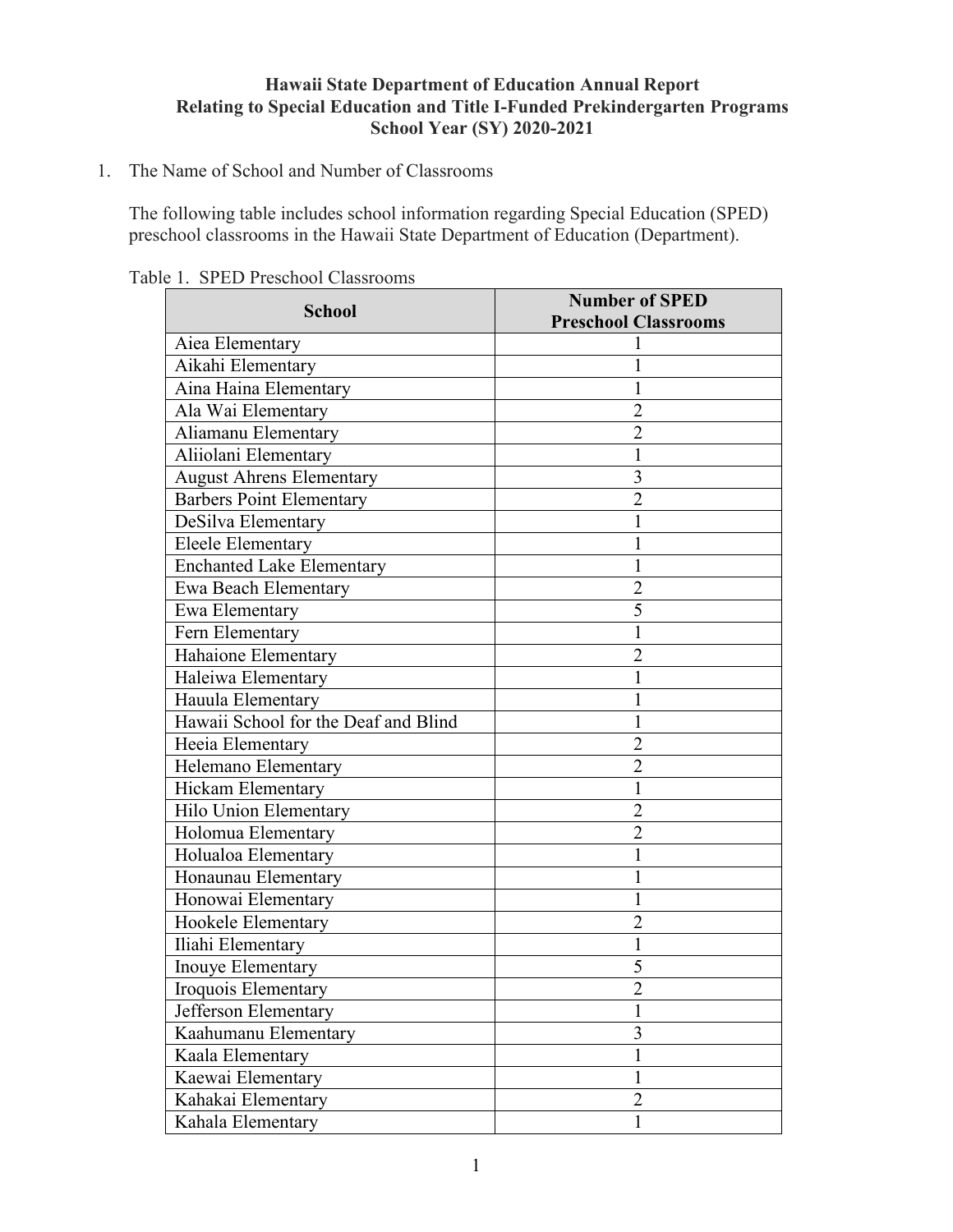| <b>School</b>             | <b>Number of SPED</b>       |
|---------------------------|-----------------------------|
|                           | <b>Preschool Classrooms</b> |
| Kahaluu Elementary        | 2                           |
| Kahuku Elementary         | $\overline{2}$              |
| Kahului Elementary        | $\overline{3}$              |
| Kaimiloa Elementary       | $\overline{2}$              |
| Kainalu Elementary        | 2                           |
| Kaiulani Elementary       |                             |
| Kalanianaole Elementary   |                             |
| Kaleiopuu Elementary      | 2                           |
| Kalihi Elementary         | 1                           |
| Kalihi-Kai Elementary     | 2                           |
| Kalihi-Uka Elementary     |                             |
| Kalihi-Waena Elementary   | 1                           |
| Kamaile Academy PCS       | $\overline{2}$              |
| Kamalii Elementary        | $\overline{2}$              |
| Kamehameha III Elementary | $\overline{2}$              |
| Kamiloiki Elementary      |                             |
| Kaneohe Elementary        | 1                           |
| Kanoelani Elementary      | $\overline{2}$              |
| Kapaa Elementary          | 3                           |
| Kapalama Elementary       |                             |
| Kapiolani Elementary      | 2                           |
| Kapolei Elementary        | 3                           |
| Kapunahala Elementary     |                             |
| Kauluwela Elementary      |                             |
| Kaumana Elementary        |                             |
| Kaumualii Elementary      | 3                           |
| Kaunakakai Elementary     | 1                           |
| Keaau Elementary          | $\overline{2}$              |
| Kealakehe Elementary      | 4                           |
| Keaukaha Elementary       | $\mathbf{1}$                |
| Kekaha Elementary         | 1                           |
| Keolu Elementary          | 1                           |
| Keonepoko Elementary      | $\overline{2}$              |
| Keoneula Elementary       | 3                           |
| Kihei Elementary          | 3                           |
| Kilauea Elementary        | 1                           |
| Kipapa Elementary         | 3                           |
| Kohala Elementary         |                             |
| Koko Head Elementary      |                             |
| Koloa Elementary          |                             |
| Konawaena Elementary      |                             |
| Kuhio Elementary          |                             |
| Kula Elementary           | 1                           |
| Laie Elementary           | $\overline{2}$              |
| Lanakila Elementary       | 1                           |
| Laupahoehoe Community PCS | 1                           |
|                           |                             |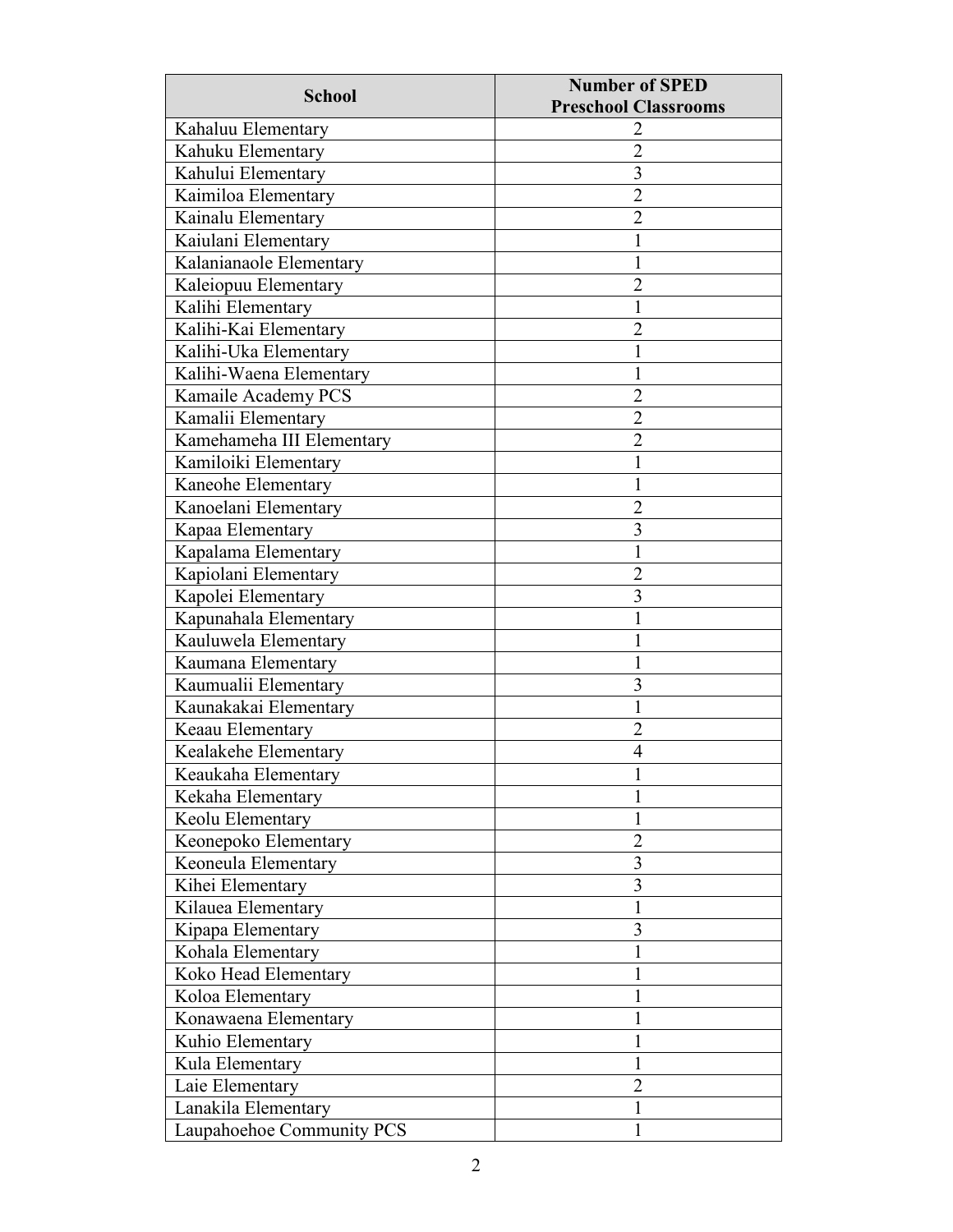| <b>School</b>                   | <b>Number of SPED</b>       |  |
|---------------------------------|-----------------------------|--|
|                                 | <b>Preschool Classrooms</b> |  |
| Lehua Elementary                | 3                           |  |
| Leihoku Elementary              | $\overline{2}$              |  |
| Lihikai Elementary              | $\overline{2}$              |  |
| Liholiho Elementary             | 1                           |  |
| Likelike Elementary             |                             |  |
| Linapuni Elementary             |                             |  |
| Lincoln Elementary              | $\overline{2}$              |  |
| Lunalilo Elementary             | $\overline{2}$              |  |
| Maemae Elementary               | 1                           |  |
| Maili Elementary                | $\overline{2}$              |  |
| Makaha Elementary               | $\overline{2}$              |  |
| Makakilo Elementary             | $\overline{2}$              |  |
| Makalapa Elementary             | $\overline{2}$              |  |
| Makawao Elementary              | $\overline{2}$              |  |
| Manana Elementary               |                             |  |
| Manoa Elementary                |                             |  |
| Mauka Lani Elementary           | $\overline{2}$              |  |
| Maunawili Elementary            |                             |  |
| Mililani Ike Elementary         | $\overline{2}$              |  |
| Mililani Mauka Elementary       |                             |  |
| Mililani Uka Elementary         | 2                           |  |
| Mililani Waena Elementary       | $\overline{2}$              |  |
| Moanalua Elementary             |                             |  |
| Mokapu Elementary               | 3                           |  |
| Mokulele Elementary             |                             |  |
| Momilani Elementary             | I                           |  |
| Mountain View Elementary        | 2                           |  |
| Naalehu Elementary              |                             |  |
| Nahienaena Elementary           | 2                           |  |
| Nanaikapono Elementary          | າ                           |  |
| Nanakuli Elementary             |                             |  |
| Nimitz Elementary               | $\overline{2}$              |  |
| Noelani Elementary              |                             |  |
| Paauilo Elementary/Intermediate |                             |  |
| Paia Elementary                 |                             |  |
| Palisades Elementary            |                             |  |
| Parker Elementary               | $\overline{2}$              |  |
| Pauoa Elementary                |                             |  |
| Pearl City Elementary           | $\overline{2}$              |  |
| Pearl City Highlands Elementary | 1                           |  |
| Pearl Harbor Elementary         | 3                           |  |
| Pearl Harbor Kai Elementary     | $\overline{2}$              |  |
| Pearl Ridge Elementary          | 1                           |  |
| Pomaikai Elementary             |                             |  |
| Pope Elementary                 |                             |  |
| Pukalani Elementary             | 3                           |  |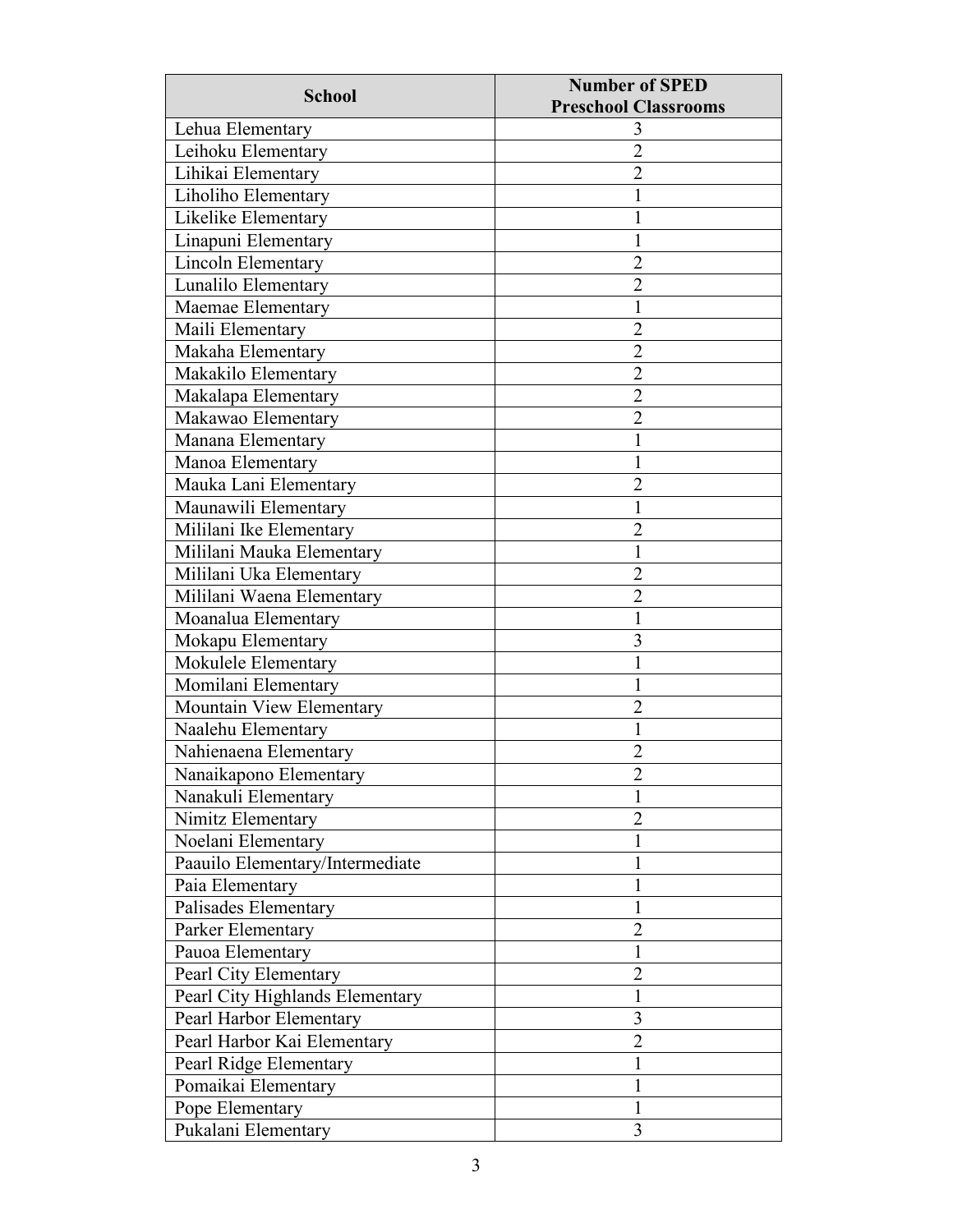| <b>School</b>                     | <b>Number of SPED</b>       |  |
|-----------------------------------|-----------------------------|--|
|                                   | <b>Preschool Classrooms</b> |  |
| Puohala Elementary                |                             |  |
| Puu Kukui Elementary              | $\overline{2}$              |  |
| Puuhale Elementary                | 1                           |  |
| Red Hill Elementary               | $\overline{2}$              |  |
| Royal Elementary                  | 1                           |  |
| Salt Lake Elementary              | $\overline{2}$              |  |
| <b>Scott Elementary</b>           | $\overline{3}$              |  |
| <b>Shafter Elementary</b>         | 1                           |  |
| Solomon Elementary                | 5                           |  |
| <b>Sunset Beach Elementary</b>    | 1                           |  |
| Wahiawa Elementary                | 3                           |  |
| Waiahole Elementary               |                             |  |
| Waiakea Elementary                | 1                           |  |
| Waiakeawaena Elementary           | $\overline{2}$              |  |
| Waialae Elementary                |                             |  |
| Waialua Elementary                |                             |  |
| Waianae Elementary                | 1                           |  |
| Waiau Elementary                  | 1                           |  |
| Waihee Elementary                 | $\overline{2}$              |  |
| Waikele Elementary                | $\overline{2}$              |  |
| Waikiki Elementary                | 1                           |  |
| Waikoloa Elementary               | $\overline{2}$              |  |
| Wailuku Elementary                | $\overline{2}$              |  |
| Waimalu Elementary                | $\overline{3}$              |  |
| Waimanalo Elementary/Intermediate | 1                           |  |
| Waimea Elementary                 | 1                           |  |
| Waipahu Elementary                | $\overline{2}$              |  |
| <b>Webling Elementary</b>         | 1                           |  |
| <b>Wheeler Elementary</b>         | 3                           |  |
| Wilcox Elementary                 | $\overline{2}$              |  |
| Wilson Elementary                 | 1                           |  |
| <b>Total</b>                      | 265                         |  |

2. The Number of Students Served and Aggregated by Birth Month

The following provides information regarding the number of SPED preschool-aged students as of August 31, 2020, Official Enrollment Count for School Year (SY) 2020-2021.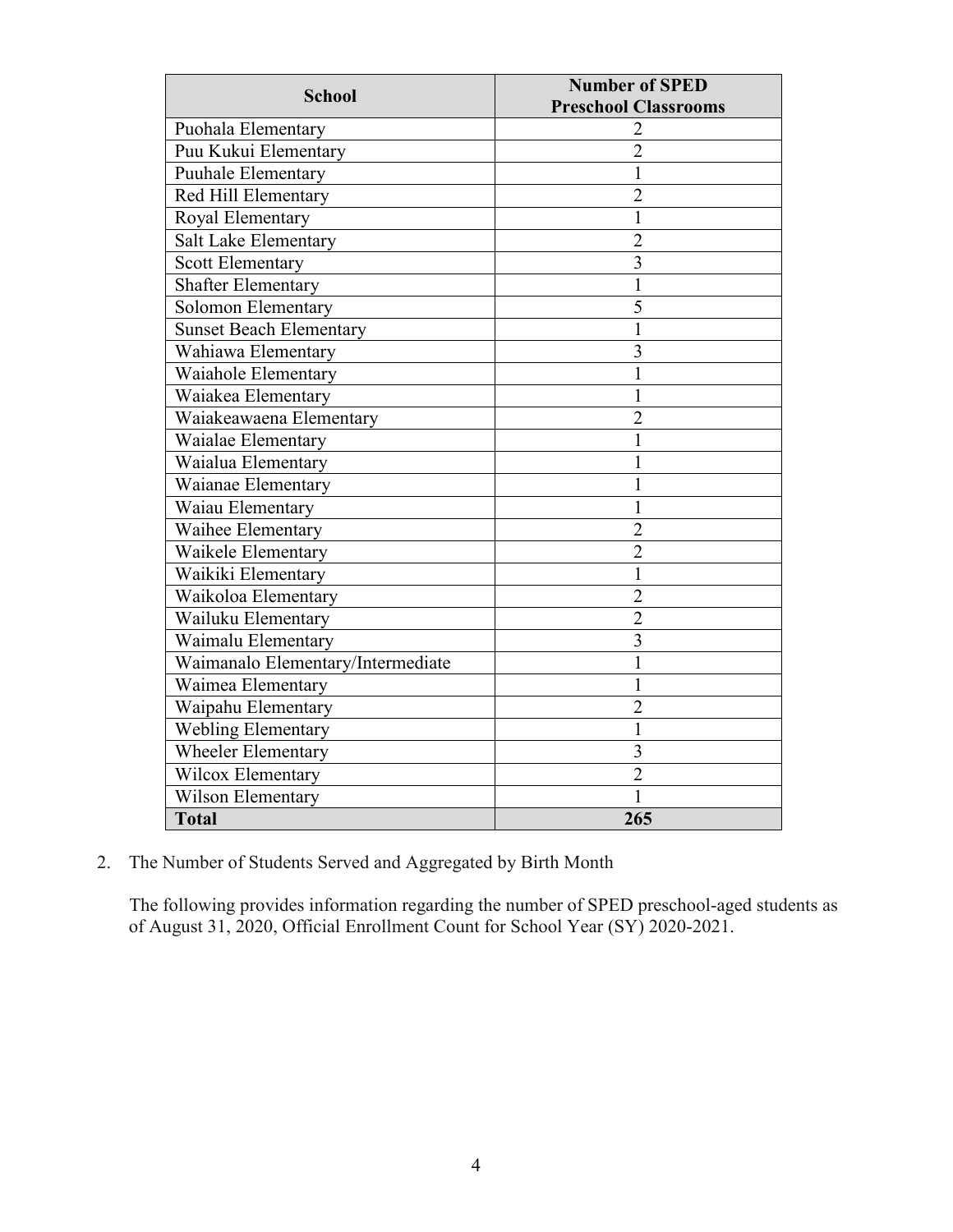|              | Age <sup>1</sup> |     |     |                |              |
|--------------|------------------|-----|-----|----------------|--------------|
| <b>Month</b> | $\overline{2}$   | 3   | 4   | 5              | <b>Total</b> |
| January      | 0                | 64  | 81  |                | 146          |
| February     | 0                | 54  | 82  | $\theta$       | 136          |
| March        | 0                | 71  | 84  | $\theta$       | 155          |
| April        | 0                | 41  | 74  | 1              | 116          |
| May          | 0                | 39  | 75  | $\overline{2}$ | 116          |
| June         | 0                | 24  | 103 |                | 128          |
| July         | 0                | 42  | 82  |                | 125          |
| August       | 7                | 32  | 66  | 71             | 176          |
| September    | 4                | 71  | 85  | 0              | 160          |
| October      | 0                | 92  | 86  |                | 179          |
| November     | 0                | 72  | 83  | $\Omega$       | 155          |
| December     | 0                | 66  | 86  | $\theta$       | 152          |
| <b>Total</b> | 11               | 668 | 987 | 78             | 1,744        |

Table 2. Number of Students Served and Aggregated by Birth Month for SY 2020-2021.

<sup>1</sup> 5-year-olds must have enrolled in kindergarten, but a few 5-year-old students were enrolled in SPED pre-kindergarten.

3. Sources of Funding for Each Classroom

SPED preschool classrooms are funded by PROG 17100, general funds. There were no Title I-funded preschool classrooms in SY 2020-2021.

4. Quality of Teacher-Child Interaction

The Department uses Teaching Strategies (TS) GOLD, a formative assessment system, to collect data on preschool students, ages three to five years. TS GOLD is aligned with the Hawaii Early Learning and Development Standards and is used by all SPED preschool teachers when observing and documenting children's development and learning. TS GOLD aids SPED preschool teachers with program planning and delivering high-quality instruction. The 2020-2021 school year TS GOLD preliminary data in the areas of social-emotional support, classroom structure, and quality of learning experiences are as follows:

| <b>Social-Emotional Area</b>                                                                     | <b>Percentage of Children</b><br><b>Below Growth Range</b> | <b>Percentage of Children Meeting</b><br>or Above Growth Range |
|--------------------------------------------------------------------------------------------------|------------------------------------------------------------|----------------------------------------------------------------|
| Establishing and sustaining<br>of positive relationships<br>• Forms relationships<br>with adults | 40%                                                        | 60%                                                            |

Table 3. Social-Emotional Support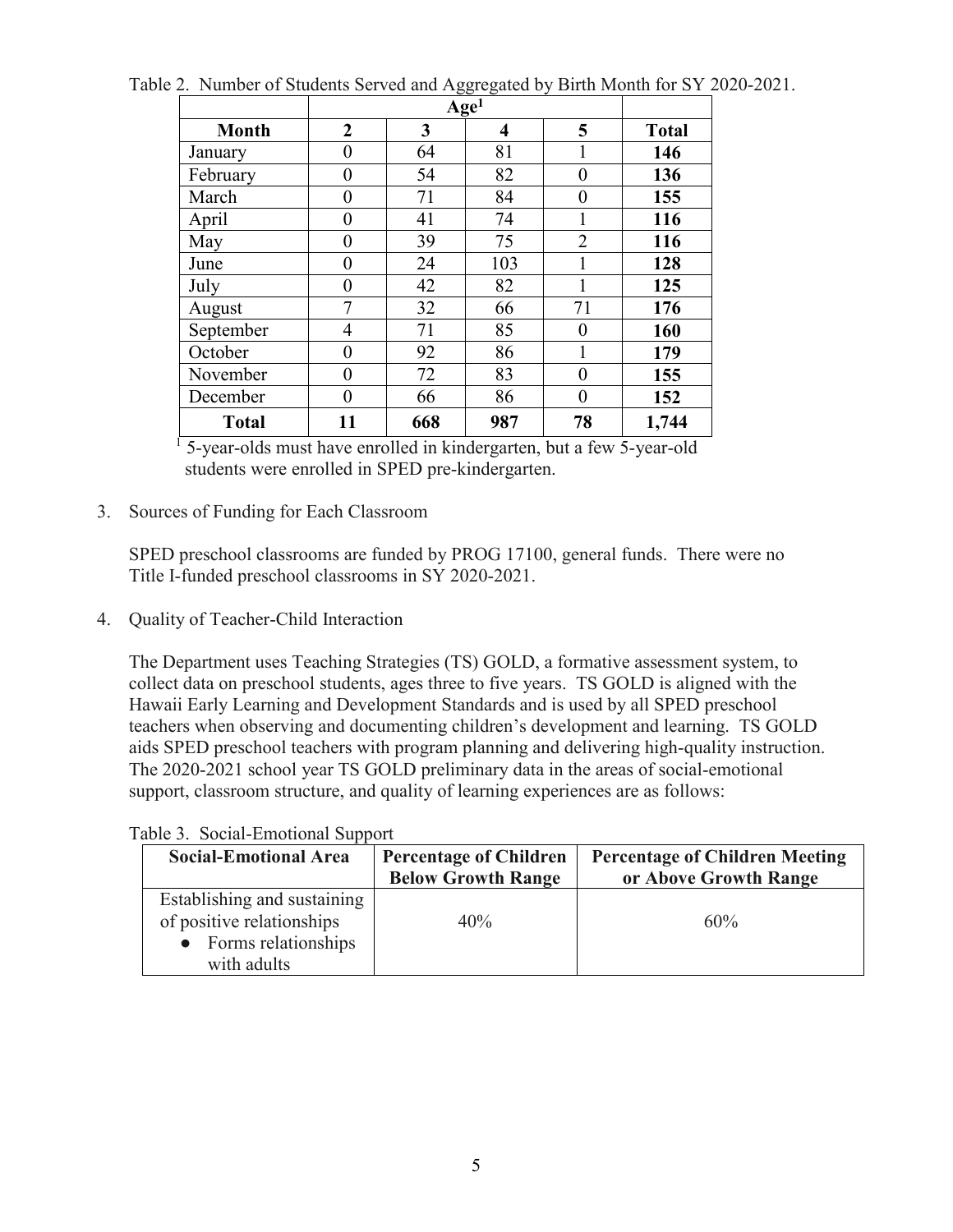Table 4. Classroom Structure<sup>2</sup>

| <b>Social-Emotional Area</b>                                                  | <b>Percentage of Children</b><br><b>Below Growth Range</b> | <b>Percentage of Children Meeting</b><br>or Above Growth Range |
|-------------------------------------------------------------------------------|------------------------------------------------------------|----------------------------------------------------------------|
| Regulates own emotions<br>and behaviors<br>Follows limits and<br>expectations | 35%                                                        | 65%                                                            |

<sup>2</sup> Measuring a child's growth in "following limits and expectations" addresses the ability to respond to classroom structure.

#### Table 5. Quality of Learning Experiences<sup>3</sup>

| <b>Cognitive Area</b>                                      | <b>Percentage of Children</b><br><b>Below Growth Range</b> | <b>Percentage of Children Meeting</b><br>or Above Growth Range |
|------------------------------------------------------------|------------------------------------------------------------|----------------------------------------------------------------|
| Motivation to learn<br>• Shows curiosity and<br>motivation | $45\%^{4}$                                                 | $54\%$ <sup>4</sup>                                            |

<sup>3</sup> Measuring a child's growth in "curiosity and motivation toward learning" was found to be an appropriate way to look at the quality of learning experiences provided.

<sup>4</sup> Note: Percentages may not total 100% due to data rounding processes.

5. Child Outcomes Relating to All Areas of Childhood Development and Learning

|  |  |  | Table 6. Child Outcomes Relating to all Areas of Childhood Development and Learning7 |  |  |
|--|--|--|--------------------------------------------------------------------------------------|--|--|
|--|--|--|--------------------------------------------------------------------------------------|--|--|

| <b>Area of Development</b> | Percentage of children demonstrating<br>growth in each area |
|----------------------------|-------------------------------------------------------------|
| Social-Emotional           | 66%                                                         |
| Physical                   | 76%                                                         |
| Language                   | 71%                                                         |
| Cognitive                  | 64%                                                         |
| Literacy                   | 61%                                                         |
| <b>Mathematics</b>         | 71%                                                         |

7 This table addresses all areas of child development.

The Department also uses TS GOLD assessment results to report on federal requirements regarding outcomes of SPED preschool students on the State Performance Plan / Annual Performance Report indicator 7. Specifically, indicator 7 is the percentage of preschool children with individualized education programs who demonstrate improved outcomes during their time in a Department preschool program. Outcomes are defined and measured as follows:

- A. Positive social-emotional skills (including social relationships);
- B. Acquisition and use of knowledge and skills (including early language / communication and early literacy); and
- C. Use of appropriate behaviors to meet their needs.

The Department reports on two summary statements for each of the three outcome areas. The data for the school year 2020-2021 is preliminary.